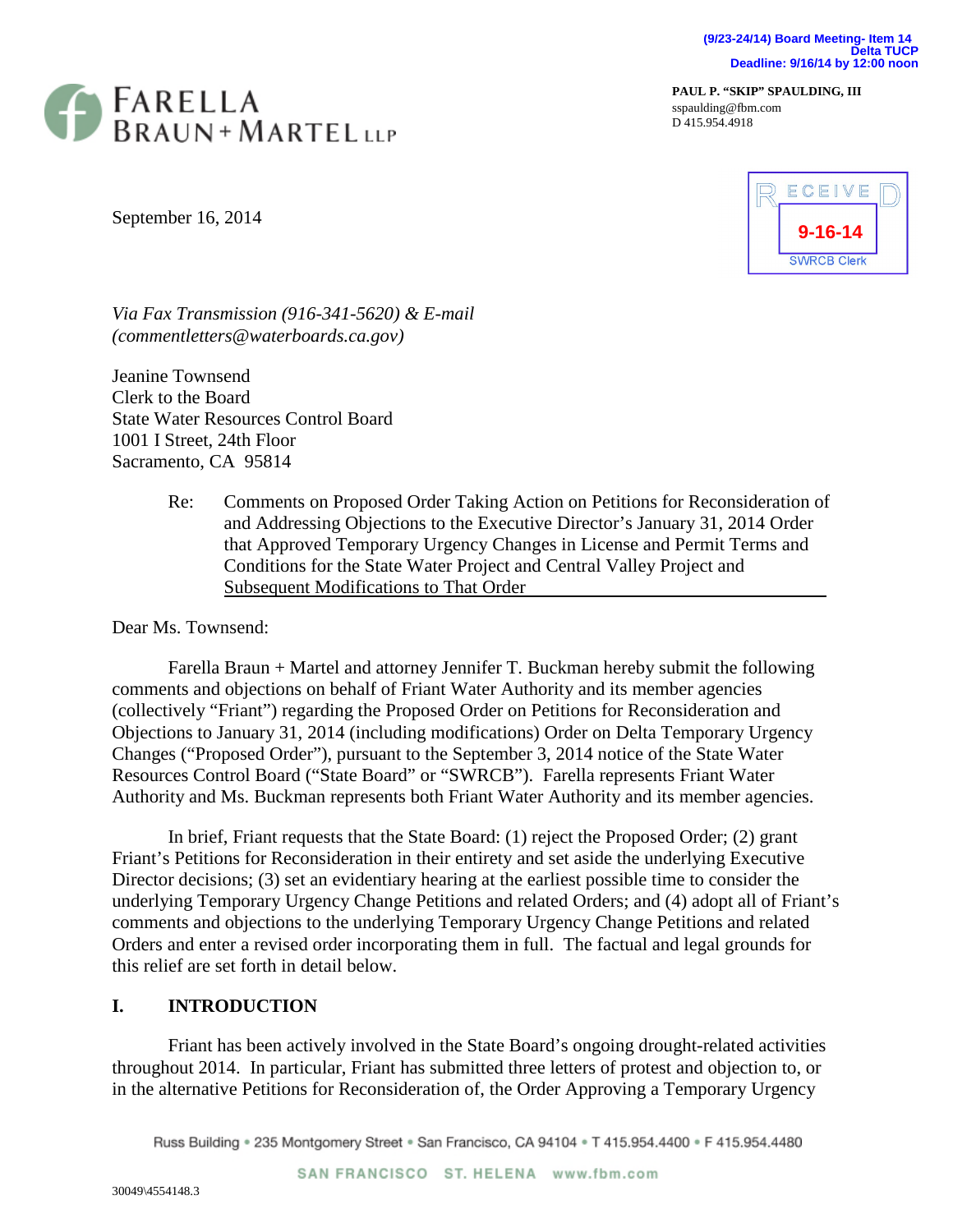

Change In License and Permit Terms and Conditions Requiring Compliance With Delta Water Quality Objectives In Response To Drought Conditions (With Modifications Dated February 7, 2014, February 28, 2014, March 18, 2014, April 9, 2014, April 11, 2014, April 18, 2014 and May 2, 2014) (collectively "TUCP Orders"), which were issued in response to a series of Temporary Urgency Change Petitions ("TUCPs") jointly filed by the California Department of Water Resources ("DWR") and the United States Bureau of Reclamation ("Reclamation").<sup>1</sup>

Unfortunately, Friant's protests, objections and Petitions for Reconsideration have been ignored until now. The State Board has abdicated its responsibility to consider and take action on the many important issues that have arisen during this critical drought year. Instead, for nine months, the Board let its Executive Director make a series of important decisions beyond his authority adversely affecting the water supply for millions of Californians, including the irrigation and municipal and industrial water needs of Friant Water Authority and its member agencies and the livelihoods of the many communities and family farmers who depend on this water.

This situation is even more egregious because, by failing to take any action at the Board level, the State Board has allowed its staff, without proper delegation of authority and without following evidentiary and other procedural protections for stakeholders like Friant, to make incredibly broad, impactful and flawed decisions that that adversely affect Friant's legally protected rights. The Proposed Order drafted by staff is essentially designed to confer the Board's after-the-fact approval of all actions that its staff has taken over the last nine months. However, contrary to the text of the Proposed Order, the Executive Director's actions were not taken in conformance with law, are not in the public interest and have caused severe injury to Friant. Moreover, far from being moot, both the drought and the injuries caused by State Board staff decisions are continuing as the drought continues into the fall and next year. Indeed, at present, hundreds of homes within the Friant Service Area are completely without any water service at all, and thousands of rural schools are also in danger of losing the water supplies they depend upon to serve their students, many of whom are low-income.

In short, the Proposed Order is wholly lacking in merit from procedural, legal and policy viewpoints. The underlying TUCP Orders are fatally tainted by irregularity in the underlying proceedings, are not supported by substantial evidence and contain many errors of law, all of which violate the Board's governing regulations. Accordingly, the State Board should refuse to adopt the Proposed Order, set aside the underlying decisions and immediately schedule an evidentiary hearing on all issues raised by Friant.

<sup>&</sup>lt;sup>1</sup> Friant's submissions are dated March 2, 2014, April 28, 2014 and May 13, 2014 and are expressly referred to in the Proposed Order.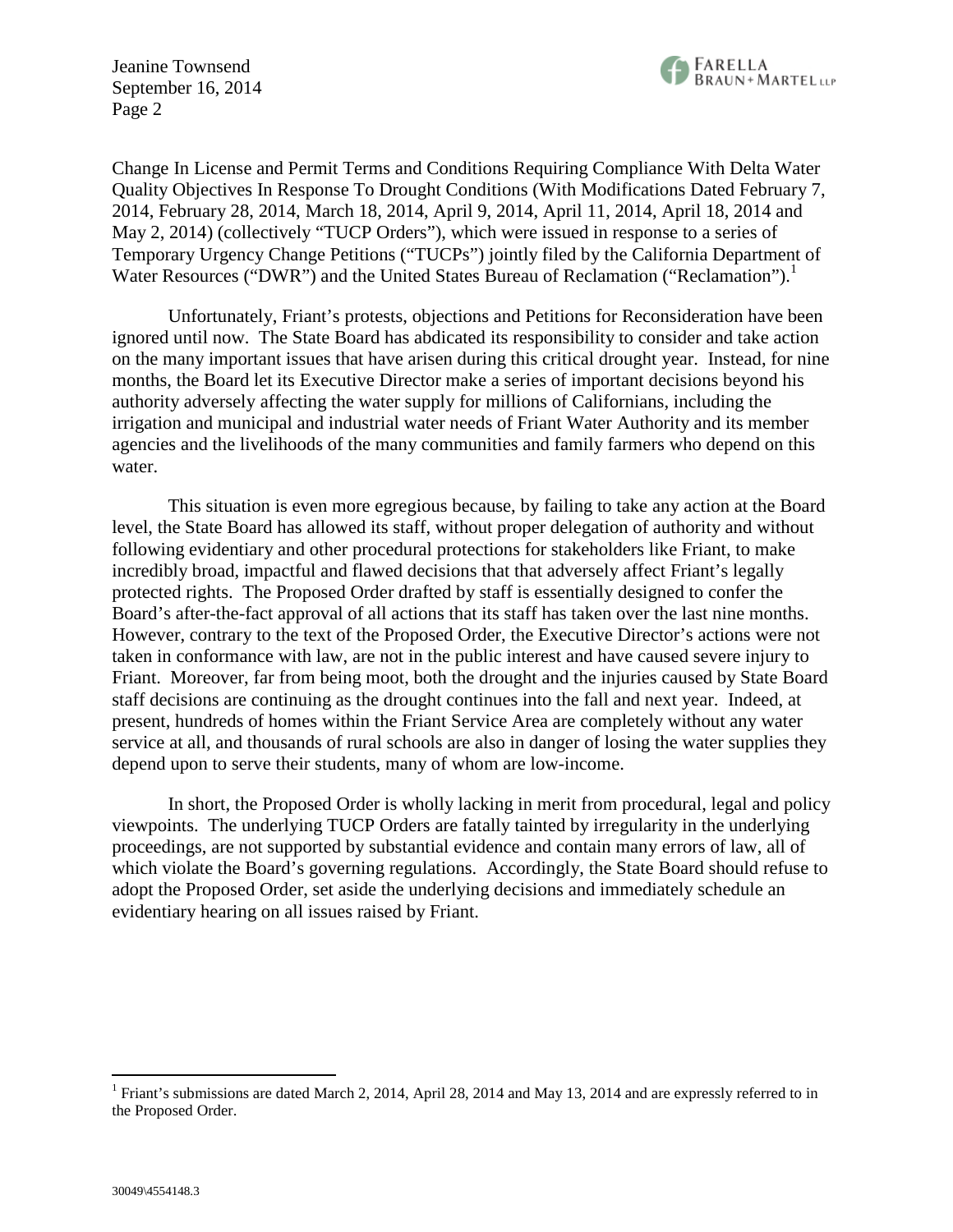

#### **II. BACKGROUND FACTS**

#### **A. Summary of Salient Facts**

As you are well aware, California has been experiencing critically dry conditions for many months. As a result, and pursuant to the specific terms of the SWRCB's prior orders, much of the water pumped from the Delta in 2014 and delivered into San Luis Reservoir has been natural and abandoned flows from storms, rather than water released from storage in reservoirs.

Reclamation holds the senior water rights to pump natural and abandoned flows from the Delta. Applications 9363 and 9364 have priority dates of August 2, 1938, and authorize the United States to divert directly from the Delta up to 10,000 cfs to provide, among other things, a substitute water supply to be delivered through the Delta Mendota Canal. Application 9368 also has a priority date of August 2, 1938, and it authorizes the United States to divert 4000 cfs from Old River at the Tracy Pumping Plant for irrigation and domestic purposes on up to 320,000 acres in the central and western portions of the San Joaquin Valley.

The State Water Project ("SWP") permits for diverting water from the Delta have priority dates of August 24, 1951 (Application 14443), and March 15, 1957 (Application 17512). These are junior to the Central Valley Project's ("CVP") Delta water rights – by more than a decade.

This year, for the first time in the 60+ year history of the CVP, Reclamation has not provided the required amount of substitute water supply to satisfy the demands of the Exchange Contractors, who hold the prior water rights on the San Joaquin River, because: (1) the State Board and/or the National Marine Fisheries Service ("NMFS") has ordered Reclamation not to deliver water stored behind Shasta Dam consistent with its contractual obligations to the Exchange Contractors, but rather to retain it for future unspecified uses by unknown persons, despite the terms of Reclamation's permits and contractual duties; and (2) DWR has insisted that half of the water pumped from the Delta be provided to its junior contractors, even though the senior water rights of the Exchange Contractors have not yet been satisfied. As a result of these decisions, on May 13, 2014, Reclamation announced that it would open the gates of Friant Dam, and release water down the San Joaquin River for use by the Exchange Contractors. The Friant Division users, who have planted their orchards and vineyards, and built their cities, in dependence on the reliability of the water behind the dam they paid for, have been and continue to be deprived of their CVP water supply.

Because California water law follows the prior appropriation doctrine, the seniority of the water rights associated with the Friant Division has meant that these supplies have historically been the most reliable supplies developed by either the CVP or the SWP. The usurpation of those senior water rights this year has deprived Friant of all of its surface water supply. This has had and will continue to have devastating effects on the 15,000 small family farmers of the Friant Division, since over 70% of the Friant Division service area is dedicated to permanent plantings that will die without a water supply, and many of the Friant Districts have little to no access to groundwater supplies.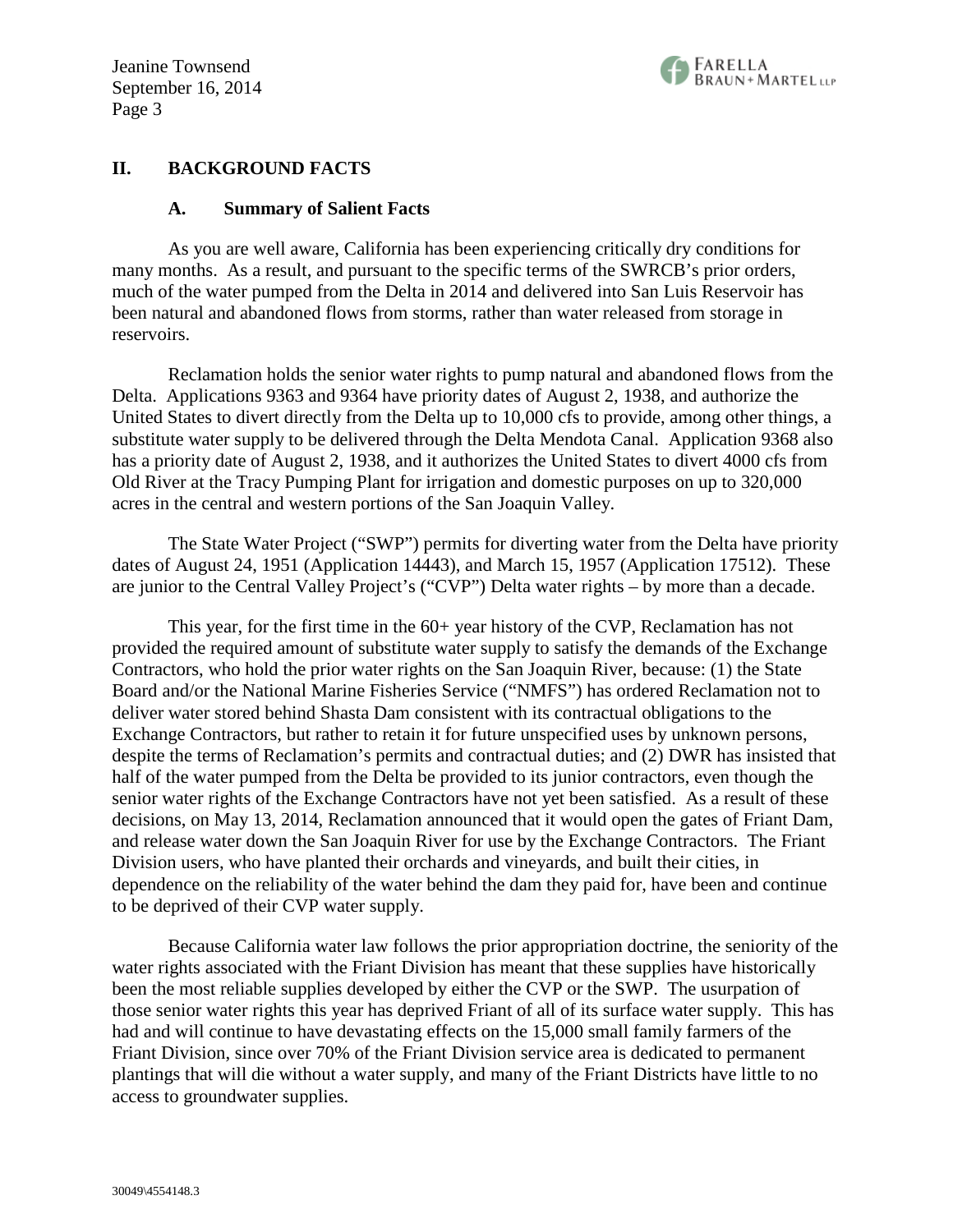

Moreover, as the State Board is well aware, the permits issued to Reclamation for the Friant Division also include municipal and industrial purposes, and the Friant Division contractors include the City of Fresno, the State's fifth-largest city. When the water that rightfully should have gone to Friant was wrongfully diverted to junior appropriators, many communities were left without any surface water supplies. Since the Friant Division is a conjunctive use system, this has had the predictable result of causing hundreds of well failures. For example, the Columbine Elementary School, one of the M&I uses served by Friant, received no CVP water this year. It has been forced to rely exclusively on wells to continue to serve its students, over 50% of whom are low-income students who qualify for meal service (the sanitary preparation of which, obviously, requires water). One of those wells failed during the summer session and emergency water had to be used to ensure that the students would be able to use the toilets. The school drilled the remaining well deeper and banned all outdoor water use, but it is not clear that this well will last through the school year. This is just one example of the hundreds of people who have been deprived of the ability to obtain sufficient water for their most basic needs as a result of not honoring the seniority of the Friant Division water rights.

The economic damages that will result from the SWRCB's failure to enforce the CVP's senior water rights certainly will be severe, as groundwater alone cannot supply all the needs of the San Joaquin Valley, and the strain of this burden may well cause the agricultural economy to buckle. **But even more fundamentally, unless the State Board reverses the course set by its Executive Director and follows the law, hundreds of homes and thousands of people within the Friant Service Area will continue to be left without any water supply to their homes, schools, and businesses.**

#### **B. History of These Proceedings**

On January 31, 2014, in response to the original TUCP and without giving notice to affected parties or conducting any type of hearing, State Board staff issued an Order to amend the Bay-Delta Water Quality Control Plan that was approved and adopted under D-1641. The Executive Director's Order: (1) reduced the amount of Delta outflow that would otherwise be required under D-1641 from 4500 cfs to 3000 cfs; (2) restricted CVP and SWP export pumping in the Delta to 1500 cfs for use for "public health and safety"; and (3) required DWR and Reclamation to keep all water "conserved" by virtue of the order "in storage for use later in the year for purposes of maintaining water supplies, improving water quality, or protecting flows for fisheries." Essentially, the January 31 Order gave 6000 acre-feet per day to the Delta and restricted all of the CVP and SWP water users to 3000 acre-feet per day.

Almost immediately after the Executive Director issued the Order, Friant and other CVP contractors contacted State Board staff and began lodging objections to the improper attempt by SWRCB staff to override the Congressionally authorized irrigation purposes of the CVP via an amendment to a water quality control plan. Moreover, it was subsequently acknowledged that the "health and safety" limitation had not been needed for most major municipal water suppliers, since they had adequate supplies to deliver water to serve their customers during this drought. Unfortunately, the rural communities of the Friant Division, and their reliance on CVP supplies, were utterly ignored during this calculus. While the State Board staff acknowledged that some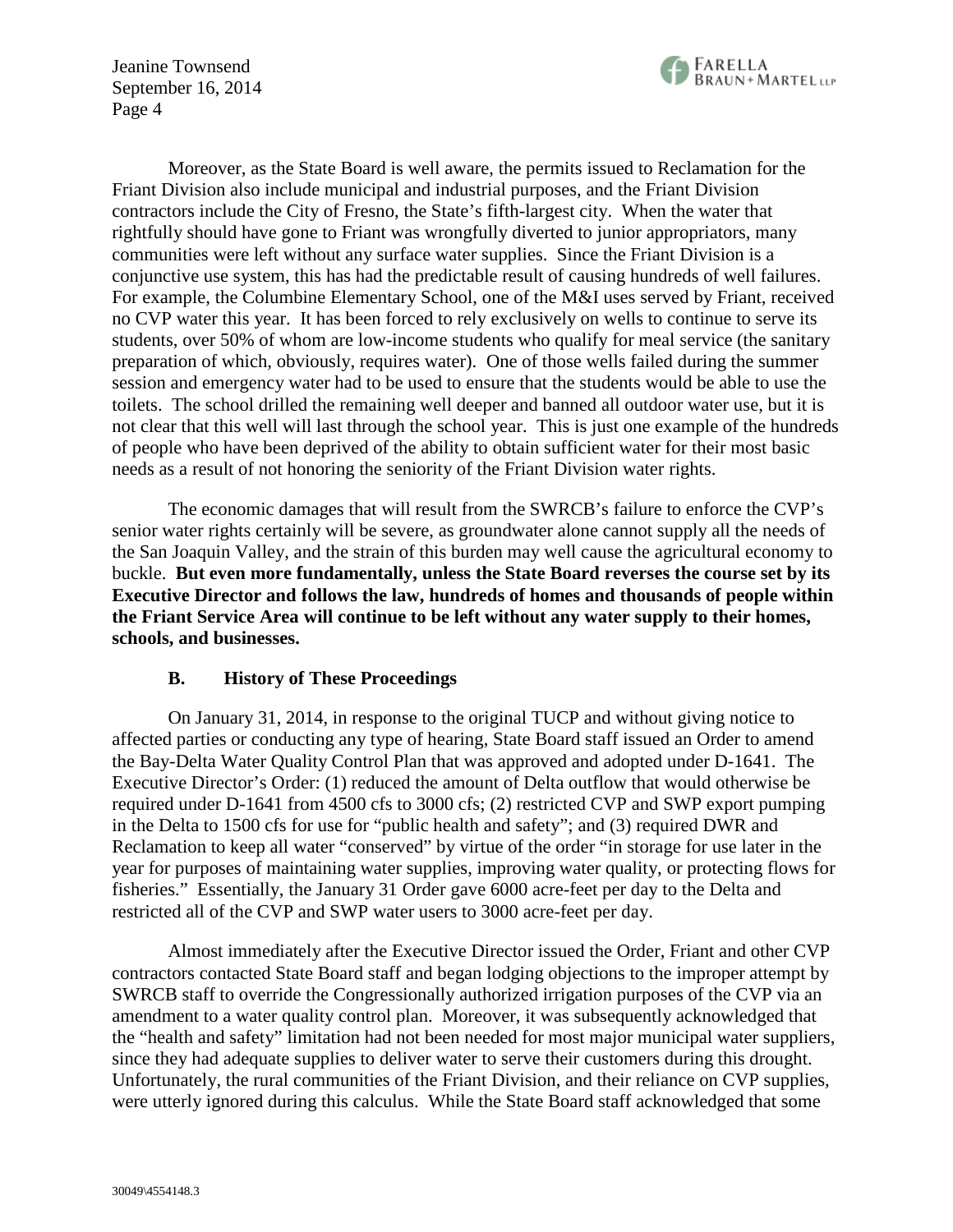

smaller communities that had no adequate backup water supply, they seemingly forgot that the San Joaquin Valley includes numerous small rural communities.

The February 7, 2014 Order clarified that DWR and Reclamation would be required to comply with D-1641 during storm events, and that their pumping could be increased over 1500 cfs only when there were natural or abandoned flows in the Delta, or there was transfer water being moved.

From February 1 to June 30, D-1641 establishes a Delta outflow range from 7100 to 29,200 cfs. This range is desired to move the location of X2, which is water of a certain specified salinity level that is viewed as providing suitable habitat for the Delta smelt, an endangered species of fish. Although the smelt is a fish, biologists say it is not a good swimmer, and therefore D-1641 required high levels of outflow to keep the smelt from becoming entrained in the water export pumps and killed. However, this year's operations proved the fallacy of relying exclusively on D-1641's numeric outflow standards in the absence of credible scientific data of harm to smelt: throughout the period established, smelt reportedly were not present near the export pumps and were not being entrained or killed. The February 28, 2014 Order continued the adjusted Delta outflow level of 3000 cfs through the end of March. This was better than the disproportionately high outflow range set in D-1641, but it is still not clear that these flows were needed or even contributed any benefit to smelt.

The March 18 Order indicates that it was intended to allow the CVP and SWP to take advantage of the storm events that had occurred in order to move more water south of the Delta where it was most needed. The March 18 Order permitted exports of natural and abandoned flows up to the Export Limits contained in Table 3 of D-1641, when precipitation and runoff events occurred that allowed the DCC Gates to be closed and the projects were in compliance with the flow or salinity requirements included in footnote 10 of Table 3 in D-1641. Unfortunately, though, the CVP and SWP actually lost water as a result of this action because the National Marine Fisheries Service and the United States Fish and Wildlife Service demanded a "payback" for the increased pumping during the storm events. According to the CVP contractors' calculations, the volume of water lost through foregone pumping demanded by the fishery agencies exceeded the volume that was captured and moved to San Luis Reservoir during and following the brief storm events in March. The March 18 Order also removed the "health and safety" restriction on CVP and SWP water use.

On April 8, Reclamation and DWR prepared a Drought Operations Plan ("DOP"). Unfortunately, the DOP was based on a hydrological forecast from March, so it did not include any of the gains from the March storms and was a month out of date even when it was issued. For this reason, the SWRCB's April 9 Order merely extended the Delta outflow modifications of the March 18 Order into April, and noted that a comprehensive update to the Order would be issued in the near future to address other parts of the Drought Operations Plan, once DWR and Reclamation updated it to reflect existing conditions.

The April 11 Order required Reclamation, from April 11 through June, to provide minimum San Joaquin River flows at Vernalis of no less than 700 cfs on a 3-day average until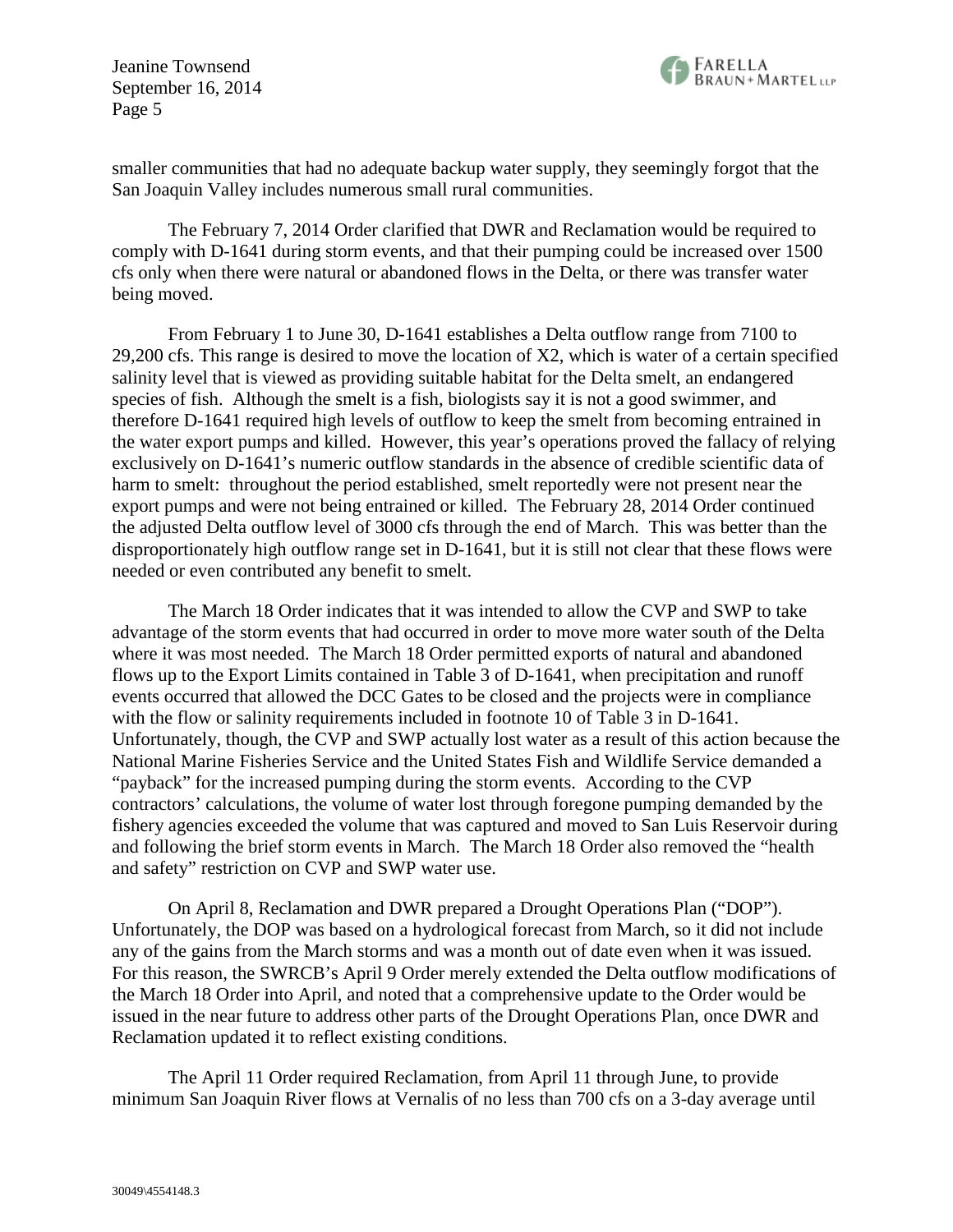

the start of a 31-day pulse flow period occurring during April and May. This Order required Reclamation to make extensive releases from New Melones to meet standards at Vernalis, but did not allow Reclamation to capture any of the water that would be released from storage and export it for use south-of-Delta.

The April 18 Order allowed for exports of 100% of the 3-day average of San Joaquin River flows at Vernalis or 1500 cfs – whichever is greater. According to the Order, it was intended to allow both Reclamation, which was releasing this water from storage and pumping it through its own pumping facilities, and DWR, which was doing neither, to capture this water for export south-of-Delta. It was not clear why the Order allowed a junior water user – the SWP – to share this water when Reclamation's permits are senior to DWR's and the needs of Reclamation's water users had not been satisfied.

On May 2, 2014, just 4 days after the prior April 28 deadline for filing protests, SWRCB staff issued another modification to the Order on the Temporary Urgency Change Petitions. The May 2 modified Order approved changes to Delta Outflows during May and July, changes to the Western Delta EC requirement, and changes to the Sacramento River flow requirements.

The May 2 Order incorrectly stated that it "ensure[s] the protection of prior water rights" and that "modifications to the Order have been made where appropriate." These statements are wrong because: (1) the Order allows the usurpation by junior water users of rights which have been adjudicated and held to be senior; (2) California law requires all water users to follow, and the SWRCB to uphold, the law of prior appropriation; and (3) the SWRCB staff have not modified these orders to require Reclamation and DWR to follow the prior appropriation doctrine. Instead, through these TUCP Orders, they have, approved a series of drought operations plans that violate fundamental principles of California water law and the CVP permits as they have been interpreted by the courts.

On May 13, 2014, without any prior discussions with the affected Friant Division contractors, Reclamation issued press releases announcing its update to the DOP and its choice to allocate water to junior water rights holders such as the refuges even though the senior water rights have not been satisfied.

Friant actively participated in commenting on, objecting to and challenging this series of TUCP Orders. Friant filed separate protests, objections and petitions for reconsideration on March 2, April 28 and May 13, 2014 (collectively "Friant Petitions"). Friant also incorporated into the Friant Petitions the objections, comments and legal arguments of certain other parties. These Friant Petitions include all of the arguments set forth herein and are specifically incorporated by reference into these comments in their entirety.

The State Board made no response of any kind to Friant's Petitions. Until the Proposed Order was released on September 3, neither the Board's governing body nor Board staff provided any written responses to any of Friant's protests or objections. Additionally, at no time has the State Board conducted any adjudicatory hearing related to any of these proceedings, nor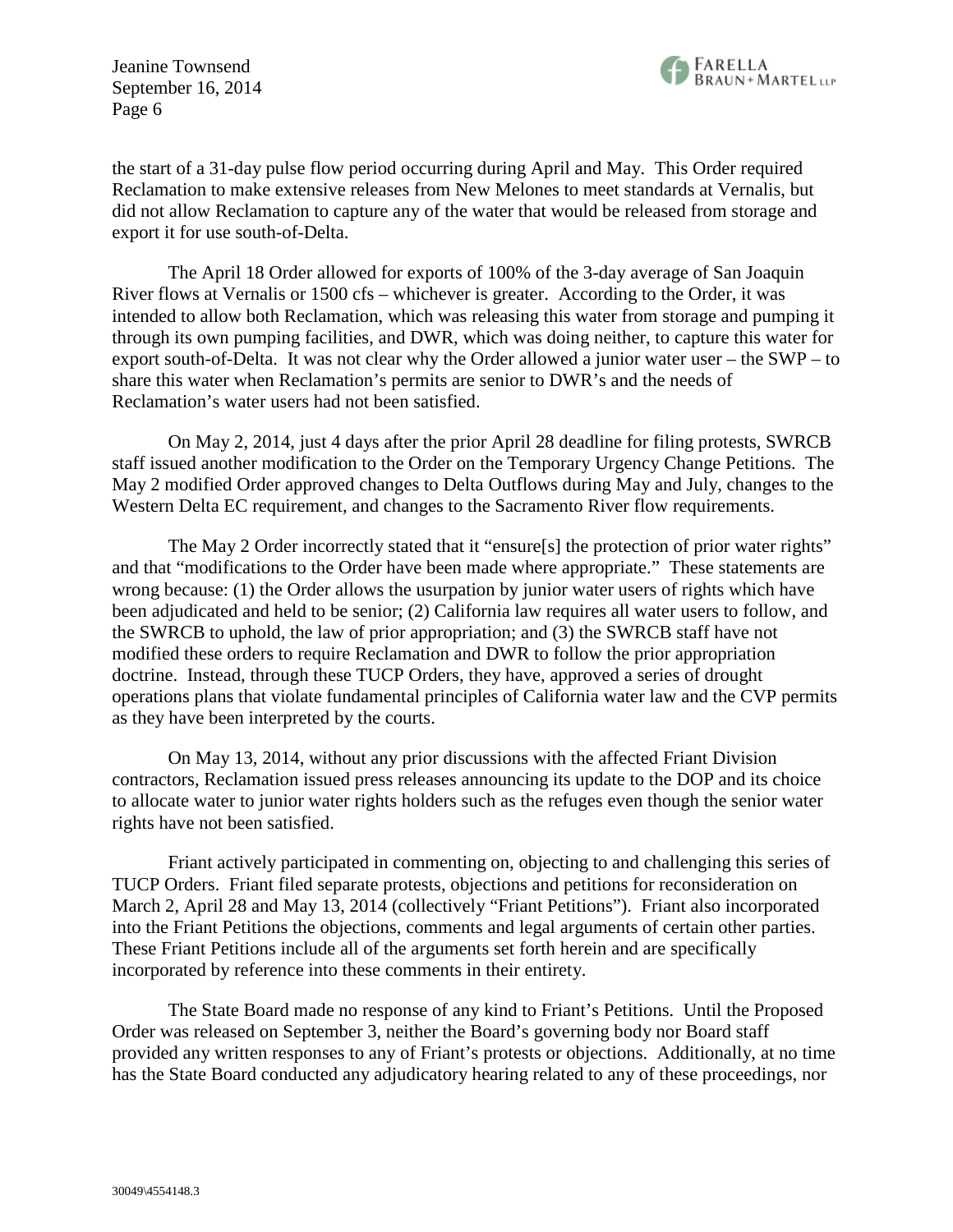

has it made any findings, apart from the Executive Director's TUCP Orders, relating to the water rights priorities thereby affected.

## **III. COMMENTS AND OBJECTIONS**

## **A. These TUCP Proceedings Have Been Rife With Procedural Irregularities and With Abuses Of Discretion and Rulings That Have Prevented Fair Hearings.**

To date, the State Board has not taken any direct action to address the issues raised in the TUCPs and their impact on water exports and water rights throughout the state. Faced with one of the most significant water issues the Board has ever faced, and one that has drawn national, if not international, attention, the Board has essentially abdicated any and all responsibility to its Executive Director and staff. All of the TUCP Orders have been issued by the Executive Director, and at no time has any stakeholder been afforded the opportunity for an adjudicative hearing, even though the TUCP Orders have the effect of overturning the prior appropriation doctrine and depriving the Friant Division contractors of their property rights.

## **1. The State Board has Abdicated its Responsibility and the Executive Director Has Acted Outside His Authority.**

At the outset, it should be noted that there is no Water Code section authorizing the State Board to amend D-1641 on the basis of a TUCP. Rather, the TUCP process is reserved for other, specifically enumerated activities. Thus, it appears that there is no legal basis for the process the State Board and its staff have chosen to employ this year.

Nor does the Proposed Order cite any valid legal basis to support this process. In Section 4.6.2 of the Proposed Order, the SWRCB relies on Resolutions 2012-0029 and 2012-0061 to support its position that the Executive Director had delegated authority to act on the TUCPs. However, neither of these resolutions provides the Executive Director with the power to control any and all proceedings and decisions relating to a TUCP without any action whatsoever from the State Board itself or one of its individual Board members.

Section 2.2 of Resolution 2012-0029, cited in the Proposed Order as authority, delegates to **the Board members individually** the authority to act on a TUCP, including holding a hearing on a petition and making preliminary findings required to act on a TUCP. In no way can it be read to confer this same authority on the Executive Director, who is not a Board member. The Proposed Order attempts to cure this deficiency by pointing to Section 4.4.1, which states that the Deputy Director must refer objections to TUCPs to the Executive Director "for action under section 2.2." The SWRCB argues that this text, read in conjunction with Section 2.2, confers authority on the Executive Director to act on TUCPs and related protests, objections and petitions.

The claim that "for action" somehow confers on the Executive Director the ability to take action under Section 2.2 *himself*, when Section 2.2 is clearly limited only to actions *individual*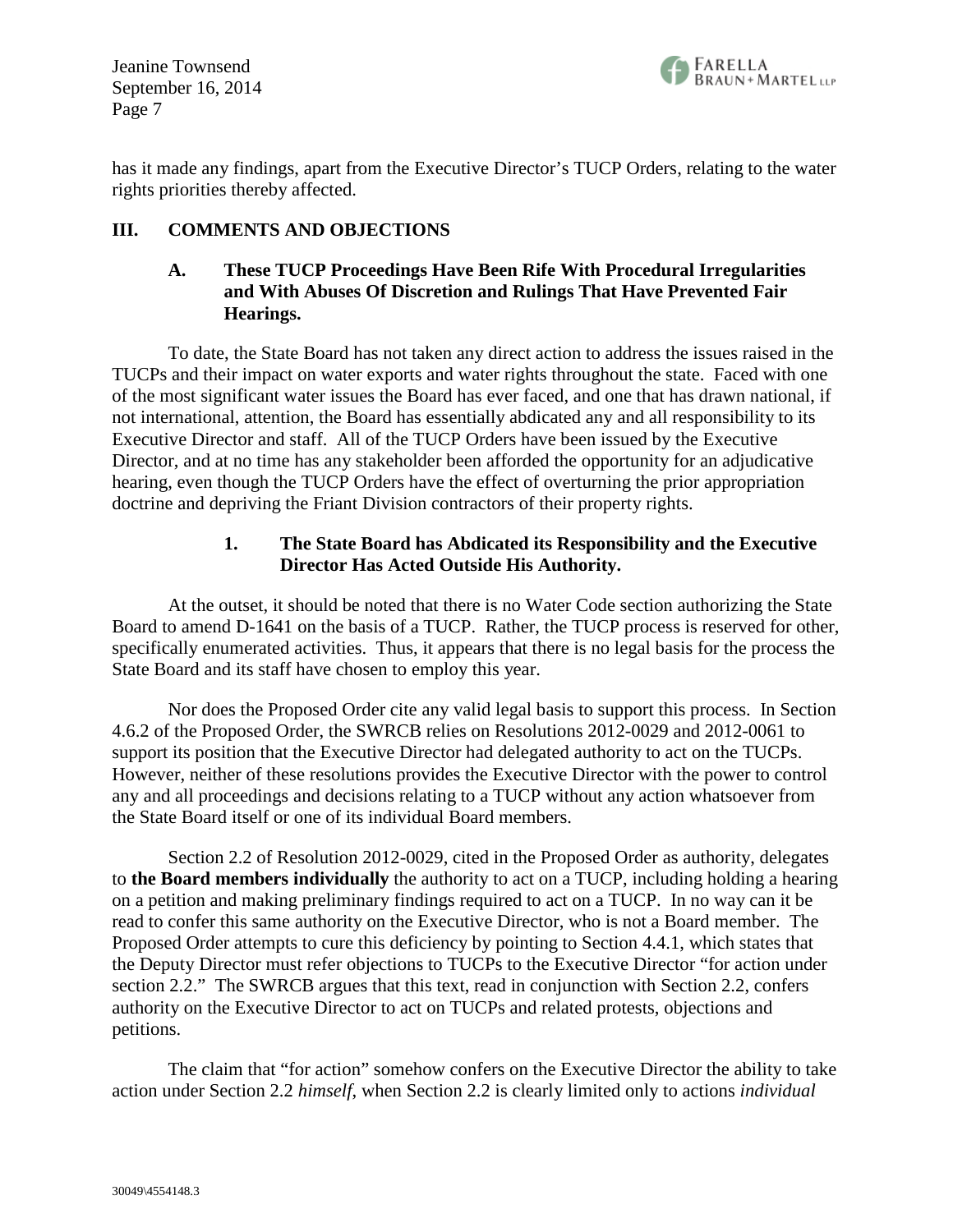

*Board members* may take, lacks any foundation no matter how you read Resolution 2012-0029. Rather, a simple and clear reading of Section 2.2 and Section 4.4.1 together establishes that the action the Executive Director must take is to refer the matter to the SWRCB or one of its individual members for action. There is no support for the Proposed Order's reading that two words – "for action" – delegate to the Executive Director authority that is specifically delegated only to individual SWRCB members. Furthermore, California Code of Regulations, title 23, Section 806, which addresses "Notification of and Objections to Temporary Urgency Changes," specifically states that "[a]ny objections to a temporary urgency change petition *will be heard by the board* . . . ." 23 C.C.R. § 806(c) (emphasis added); *see also* 23 C.C.R. § 804(c) ("The **board** shall give **prompt** consideration to any objection [to a temporary chance due to transfer or exchange of water or water rights]") (emphasis added).

Nor does Resolution 2012-0061 confer such authority – indeed, it establishes that the Executive Director *lacks* the authority he has purported to assert in these TUCPs. Resolution 2012-0061 identifies what authority is delegated to the Executive Director. However, the authority to act on a TUCP, including related protests, objections and petitions, is nowhere to be found. The fact that such is not among the list of actions the Executive Director is *precluded* from taking does not establish that the authority is therefore assumed, as such would be an absurd result. For instance, the authority to act on petitions from RWQCB actions is not specifically precluded, but no one would argue that the Executive Director has such authority. In sum, the Proposed Order illegally attempts to create delegated authority where none exists.

# **2. No Timely Responses, Nor Any Hearing, Were Provided in Response to Any of the Objections, Protests and/or Petitions or the Issues Raised Therein.**

Additionally, the SWRCB failed to provide timely responses to objections, protests and petitions, and failed to conduct any sort of evidentiary hearing or create a similar opportunity to be heard, thereby depriving the Friant contractors of their due process rights and leaving Friant in a position where no record is created and no clarity on its rights and obligations was provided.

The Proposed Order addresses the "timely response" issue in a legally insufficient manner by assuring the reader that "the Executive Director reviewed and considered incoming objections." Proposed Order, at 45. Since there is no record of what was considered and how it influenced the TUCP decisions, this is impossible to verify. The fact that minor changes were supposedly made to subsequent TUCP Orders in light of protests, objections and petitions does not cure the fact that *no response* was provided to the great majority of the concerns submitted to the SWRCB. Specifically, not a single response was provided to Friant's Petitions dated March 2, April 28 and May 13 until September 3, when the Proposed Order was released for public comment, and *none* of Friant's concerns have been rendered moot, as discussed below.

Similarly, the Proposed Order brushes aside the fact that not a single hearing occurred during this entire TUCP process, despite the extremely high stakes involved and the requests from Friant and others to be heard on these important issues. To claim that no party was deprived of its property interests is to ignore the fact that long-standing contractual rights were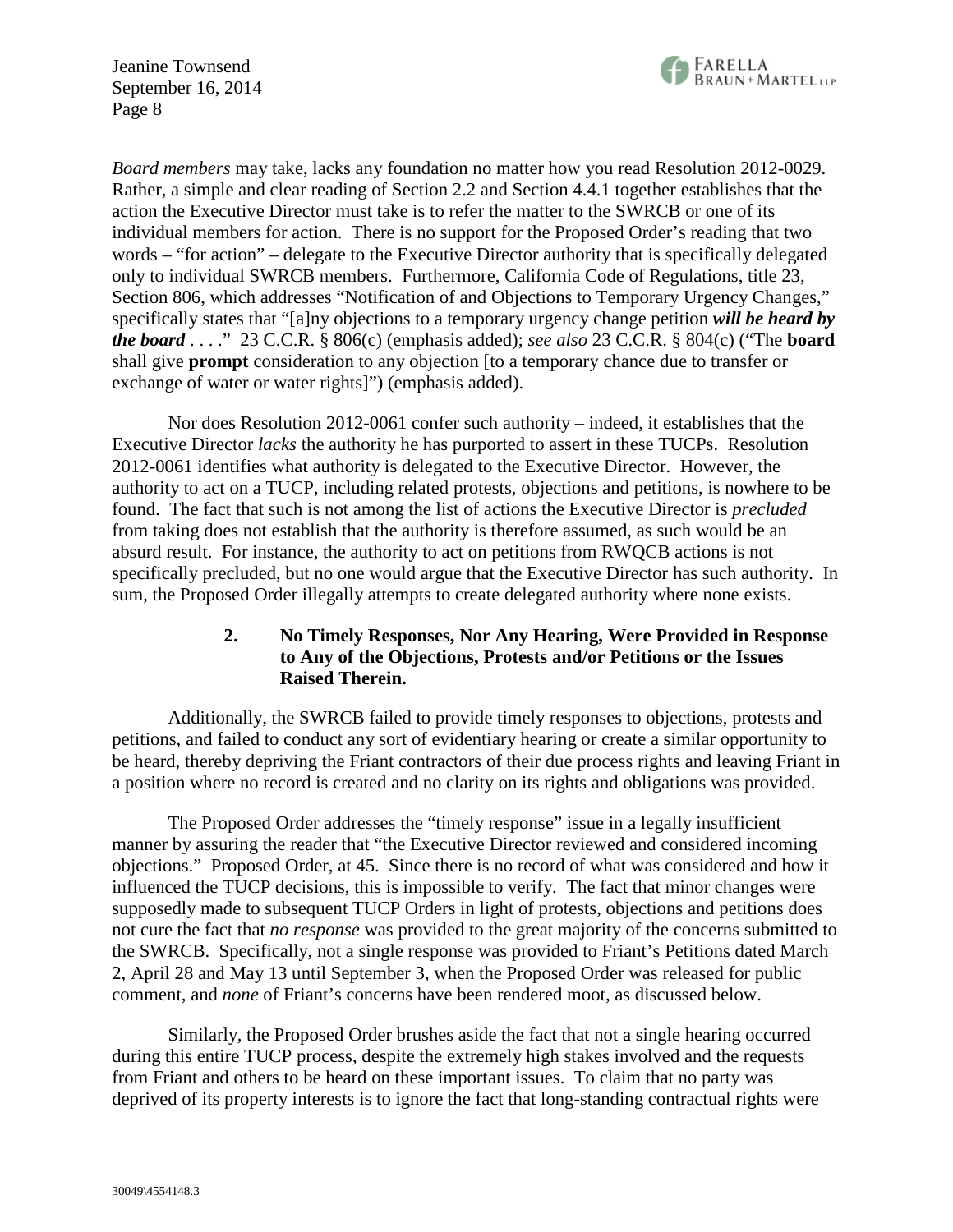obliterated without any adjudicative hearing, leaving Friant and its members without any CVP water. Insofar as the TUCP Orders have the effect of overturning the prior appropriation doctrine and depriving Friant Division contractors of their property rights, the contractors were required to be afforded the right to an adjudicative hearing. None was provided.

It is noteworthy that neither the Governor's Executive Order B-21-13 nor the January 17, 2014 Emergency Proclamation authorized or directed the State Board to disregard the procedural requirements identified above. In fact, both documents directed the State Board, with no mention of the Executive Director, to take actions on covered petitions. Moreover, the Emergency Proclamation directed the State Board (not the Executive Director) to "consider" (not automatically adopt) the modification of release limitations and diversion requirements. Accordingly, the Proposed Order's apparent attempt to justify the Board's failure to take action or to observe the required evidentiary hearing and related requirements because of the emergency needs and directives set forth in these documents has no basis whatsoever and is therefore unsupported by substantial evidence.

The State Board ignored its legal responsibilities, improperly delegated its authority, and generally stayed completely out of the picture while the biggest water crisis to hit California in recent memory unfolded. For nine months, parties who had properly and timely submitted protests, objections and petitions were left in the dark and went unheard, with no record being created, while their property rights were taken and their property interests impacted. These procedural errors constitute "irregularity in the proceedings" as identified in Cal. Code Regs., Tit. 23, § 768 and they prevented the Friant Division contractors from receiving a fair hearing. These errors are not properly, completely or accurately addressed in the Proposed Order, and for that reason the Proposed Order should be rejected in its entirety.

# **B. The Proposed Order Fails to Properly Address the Substantive Issues Presented in Various Protest Letters and Petitions For Reconsideration.**

# **1. The Proposed Order's Attempt to Avoid Addressing Key Issues Because They Are Supposedly Moot Defies Applicable Law and Cannot Be Sustained.**

The Proposed Order drafted by staff attempts to avoid any administrative or judicial review of the Executive Director's decisions on the basis that those decisions are unreviewable because they are supposedly moot. However, staff has made a fundamental legal error: under California law, these decisions are not moot and they are also fully justiciable because the drought is continuing (as the Proposed Order concedes) and these issues are fully capable of repetition.

Under California law, "a case becomes moot when a court ruling can have no practical effect or cannot provide the parties with effective relief." *Californians for Alternatives to Toxics v. California Dept. of Pesticide Regulation*, 136 Cal. App. 4th 1049, 1069 (2006); *see also Simi Corp. v. Garamendi*, 109 Cal. App. 4th 1496, 1503 (2003). Here, however, a decision by the State Board to refuse to adopt the Proposed Order and provide Friant with a hearing on the issues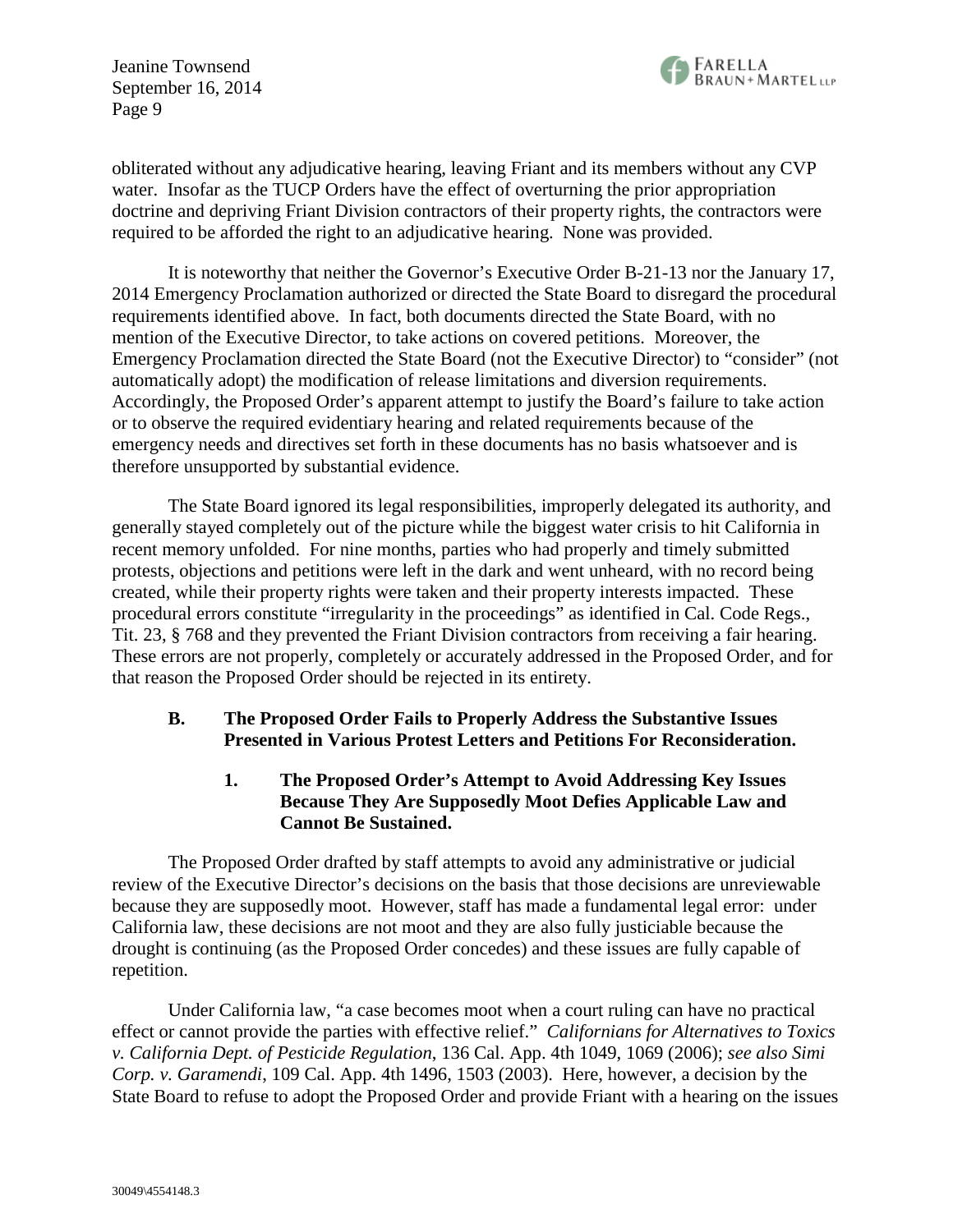

raised herein would have both practical effect and provide Friant (and others) with effective relief. For instance, it would provide Friant with an opportunity to be heard, providing relief in the form of due process. Additionally, it would prevent the adoption of a Proposed Order which effectively dismisses all of Friant's concerns and prevents the Friant Division from receiving its CVP allocation.

Even if the State Board agreed with its staff that certain (or all) of Friant's concerns are moot, this is clearly a case where a mootness exception would apply. It is well settled that, where an issue of public importance is capable of repetition yet avoiding review, it is not considered moot and is subject to judicial review. *See Gonzalez v. Munoz*, 156 Cal. App. 4th 413 (2007); *Hammond v. Agran*, 76 Cal. App. 4th 1181 (1999) (dispensing with mootness contention involving election statutes merely because election had already occurred). That is, if a matter is of general public interest and is likely to recur in the future," resolution of the issue is appropriate "even though an event occurring during its pendency would normally render the matter moot." *Californians for Alternatives to Toxics*, 136 Cal. App. 4th at 1069; *see also Rawls v. Zamora*, 107 Cal. App. 4th 1110, 1113 (2003).

In *Californians for Alternatives to Toxics*, the trial court found that plaintiff's mandamus claims, which contended that the Department of Pesticide Regulation abused its discretion in renewing without reevaluating certain pesticides, were moot because the annual renewal of pesticides moots challenges to the previous year's renewal decisions. *Id*. at 1069. The Court of Appeal reversed, holding that "[t]his case raises important issues of public policy that are likely to recur, yet will evade review because of the cyclical nature of the renewal process." *Id*. Courts in other cases, where there is or may be an annual renewal or evaluation of an issue, have found that actions are not moot under the mootness exceptions. *See City of Sacramento v. State Water Resources Control Bd.*, 2 Cal. App. 4th 960 (1992) (no mootness where annual review of pesticide plans will continue); *Di Giorgio Fruit Corp. v. Department of Employment*, 56 Cal. 2d 54, 58 (1961) ("The very shortness of the harvest season would preclude appellate review in mandate proceedings if the end of each season were treated as rendering the appeals moot").

Here, the fact that there may have been modifications to the TUCP Orders or rainfall that increased the available amount of water cannot render Friant's protests and petitions moot, because as the SWRCB concedes, the drought condition is *ongoing*, and the same or similar situation will need to be addressed next year. Just like the situations in the cases cited above, it now appears highly likely that the SWRCB will have to undergo continuous review of its TUCP Orders and DOP during the upcoming year. Thus this is precisely the situation where a claim is capable of repetition, i.e., in every drought year, and with every new TUCP Order, yet evading review, i.e., after a rainfall. The SWRCB cannot on the one hand use the fact that the drought is ongoing as a basis for the TUCP Orders, and on the other hand claim that the injuries to Friant and others are moot. Additionally, and as discussed at length above, the Friant Division was neither impacted by the rainfall nor helped by the TUCP Order modifications – it still did not receive its CVP allocation.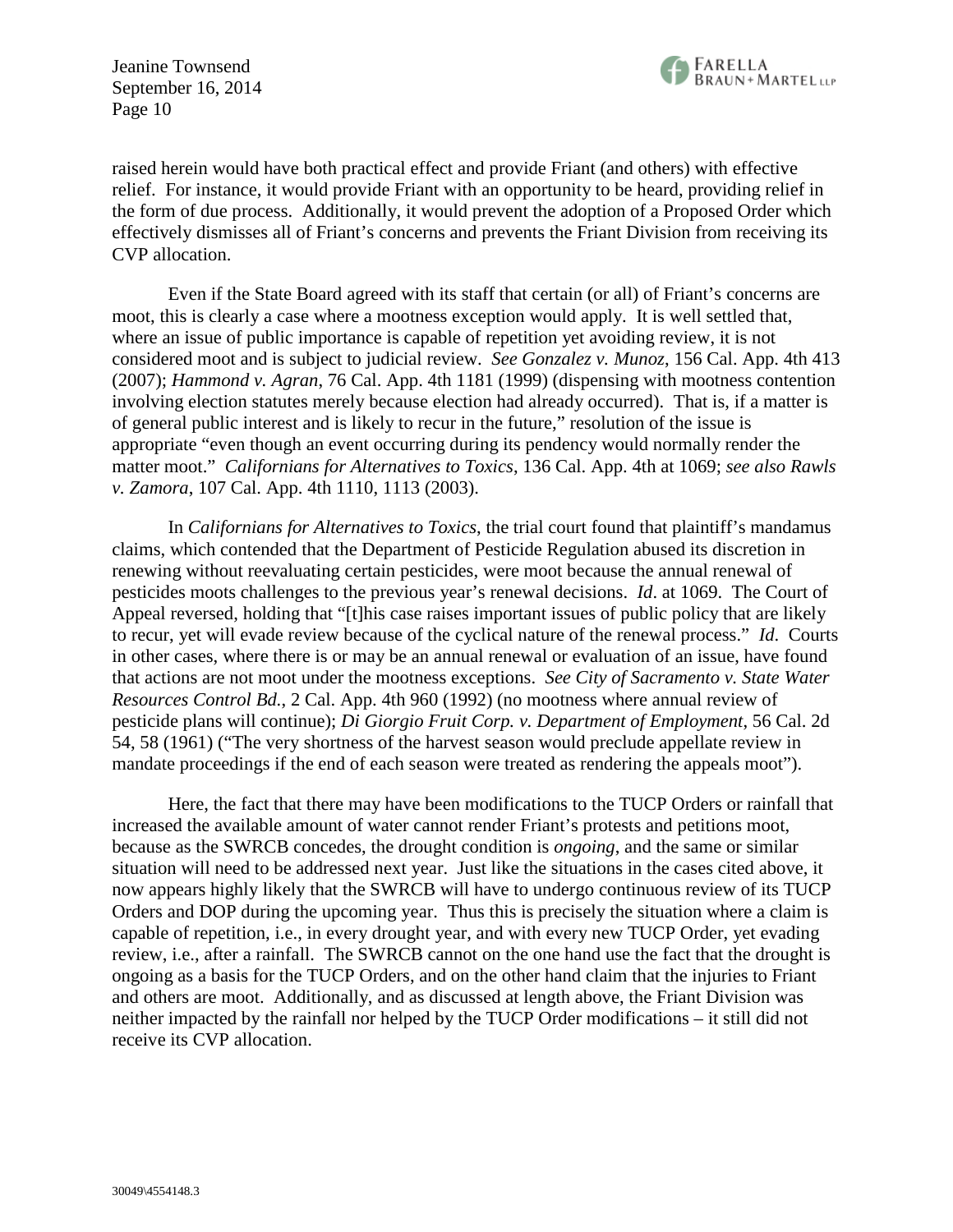

#### **2. The Proposed Order Does Not Serve The Public Interest.**

In Section 4.1 and accompanying footnote 6, the Proposed Order gives short shrift to Friant's (and others') argument that the TUCP Orders do not best serve the public interest. Indeed, the Proposed Order primarily reiterates the fact that California is in a drought and that the drought is ongoing. The Proposed Order strongly implies that, given the existence of the drought and the divergence of views on how to proceed, the Executive Director has full authority to allocate water as he sees fit in his discretion throughout the drought period. The concerns of Friant are relegated to a footnote and dismissed summarily without explanation of the underlying statutory factors because the Executive Director supposedly "appropriately balanced" the public interest factors. This approach fails to provide substantial evidence to support the Executive Director's public interest determinations.

As Friant's Petitions reflect, the determination of what level and type of appropriation is in the public interest requires balancing of multiple factors. *See, e.g., National Audubon Soc'y v. Superior Court*, 33 Cal. 3d 419, 447 (1983); *Environmental Defense Fund v. E. Bay Mun. Util. Dist.*, 26 Cal. 3d 183, 198 (1980) (Water Code includes hearing requirements and judicial review procedures "to assure that board action under these sections properly balances the rights of the appropriator with the needs of the public"). The TUCP Orders fail to even take the public interest into consideration, much less make the required balancing. And the Proposed Order does no better.

The practical effect of the TUCP Orders and actions taken under them has been to cut off the Friant contractors' CVP water supply entirely. Depriving the Friant Division of its entire CVP water supply is already resulting in catastrophic loss. Reclamation's permits to divert water at the Delta to serve the Exchange Contractors have the most senior priority dates of any of the permits issued for CVP or SWP exports. The satisfaction of the obligation to provide this substitute water supply to the Exchange Contractors is what allows Reclamation to develop water for delivery to the Friant Division. The economy and fabric of the Friant Division has developed in reliance on these highly reliable water supplies. More than half of Friant's Service Area is in permanent plantings, and the percentage is even higher in the Class 1 districts. The TUCP Orders diverted exports that were properly claimed by the CVP to the State Water Project, thereby reducing Friant Division CVP supplies to zero. There is no evidence in the record to show that any consideration at all was given to how this decision would impact the rural communities that rely upon the Friant supplies. Indeed, the record is devoid of evidence that any of these facts were considered in a public interest "balancing".

Without performing the balancing that is required (following notice and a hearing, and due consideration and weighing of the evidence), the TUCP Orders threaten the social and economic fabric of the entire Friant Division. These public interest factors must be taken into consideration and weighed against other competing factors, including the need to maintain water quality in the Delta. Unfortunately, however, the TUCP Orders and the Proposed Order do not contain any evidence (and certainly not "substantial evidence") that the State Board has even taken any of these public interest factors into consideration, and it certainly makes no attempt to balance them.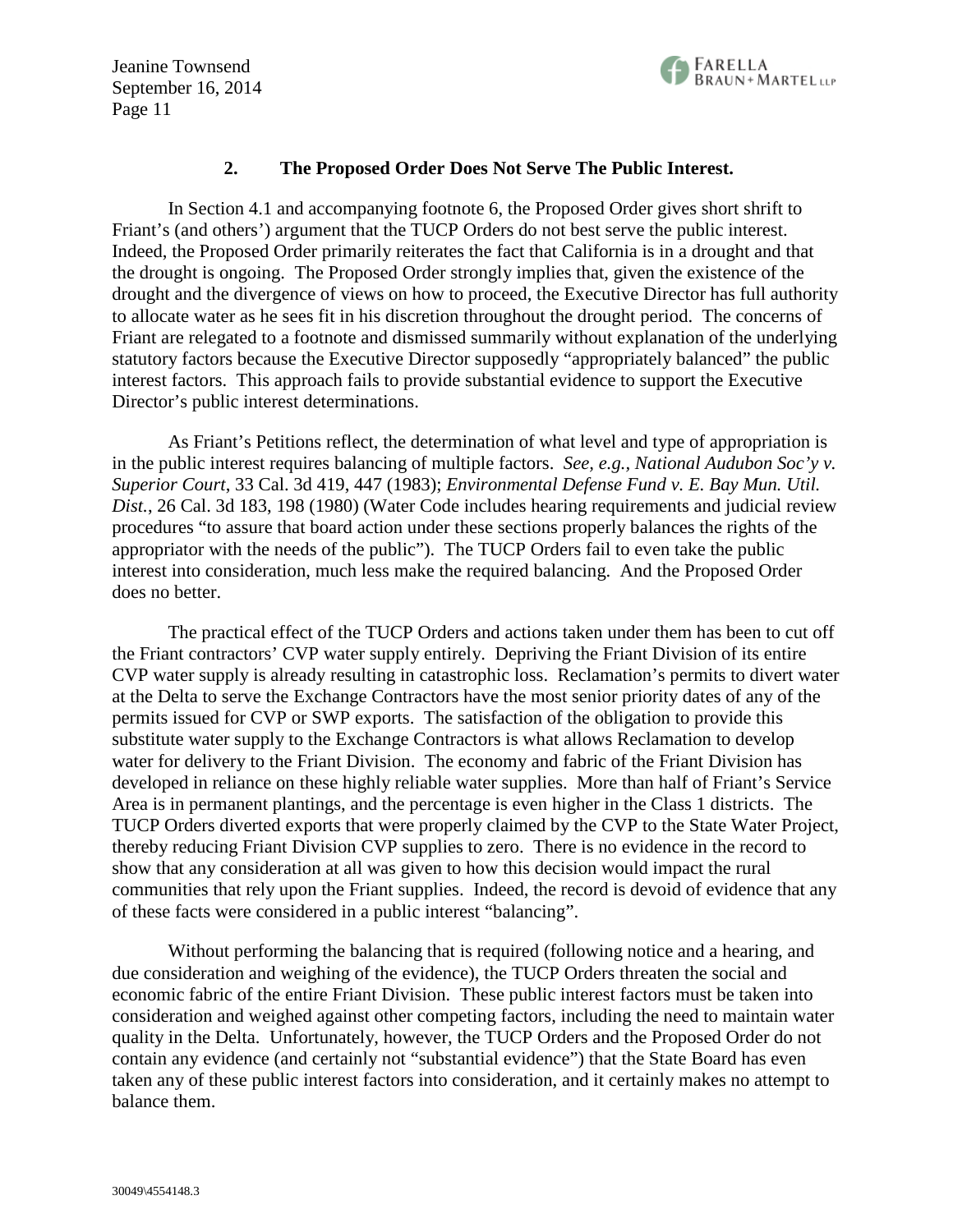

#### **3. The TUCP Orders Have Caused and Will Continue to Cause Significant Injury To Friant And Its Member Agencies.**

As noted in each of Friant's Petitions, the Friant Division contractors hold contracts that entitle them to CVP supplies developed on the San Joaquin River after satisfaction of the Exchange Contractors' senior water rights. Article 3(n) of each of the contracts between Reclamation and each Friant Division long-term contractor reflects this arrangement:

(n) The rights of the Contractor under this Contract are subject to the terms of the contract for exchange waters, dated July 27, 1939, between the United States and the San Joaquin and Kings River Canal and Irrigation Company, Incorporated, et al., (hereinafter referred to as the Exchange Contractors), Contract No. llr-1144, as amended. The United States agrees that it will not deliver to the Exchange Contractors thereunder waters of the San Joaquin River unless and until required by the terms of said contract, **and the United States further agrees that it will not voluntarily and knowingly determine itself unable to deliver to the Exchange Contractors entitled thereto from water that is available or that may become available to it** from the Sacramento River and its tributaries or the Sacramento-San Joaquin Delta those quantities required to satisfy the obligations of the United States under said Exchange Contract and under Schedule 2 of the Contract for Purchase of Miller and Lux Water Rights (Contract llr-1145, dated July 27, 1939) (emphasis added).

Under this contract provision, Reclamation has contractually bound itself not to "voluntarily and knowingly" render itself unable to deliver water to the Exchange Contractors such that the Friant Division contractors' rights are compromised. To the extent that the DOP and the TUCP Orders allow delivery of water to junior water rights holders such as the wildlife refuges and the SWP contractors before Reclamation has satisfied the Exchange Contractors' senior water rights, they deprive the Friant Division of the entirety of its CVP water supplies and critically injure the Friant contractors' legally protected contract rights.

In Sections 4.3 and 4.5.2-4.5.4 of the Proposed Order, the SWRCB claims that the export limitations in the DOP and TUCP Orders "did not and will not result in injury," because any such claim is now moot "[d]ue to precipitation events and the modifications to the TUCP Order." And even if not moot, the Proposed Order states, the limits were necessary *because of potential future drought and dry conditions*. In other words, the language of the Proposed Order directly contradicts itself – on the one hand, it claims there is no injury because those claims are moot, but then concedes that the limits are necessary because the drought is an ongoing problem that will extend into the future. For the reasons explained above, this mootness argument is legally incorrect.

The alternative argument made in the Proposed Order appears to be that, because DWR and Reclamation were limited by the TUCP Orders in the amount of water they could allocate, the various contractors (including Friant) were not injured because there was no available water for them to have – in other words, no invasion of a legally protected interest. However, this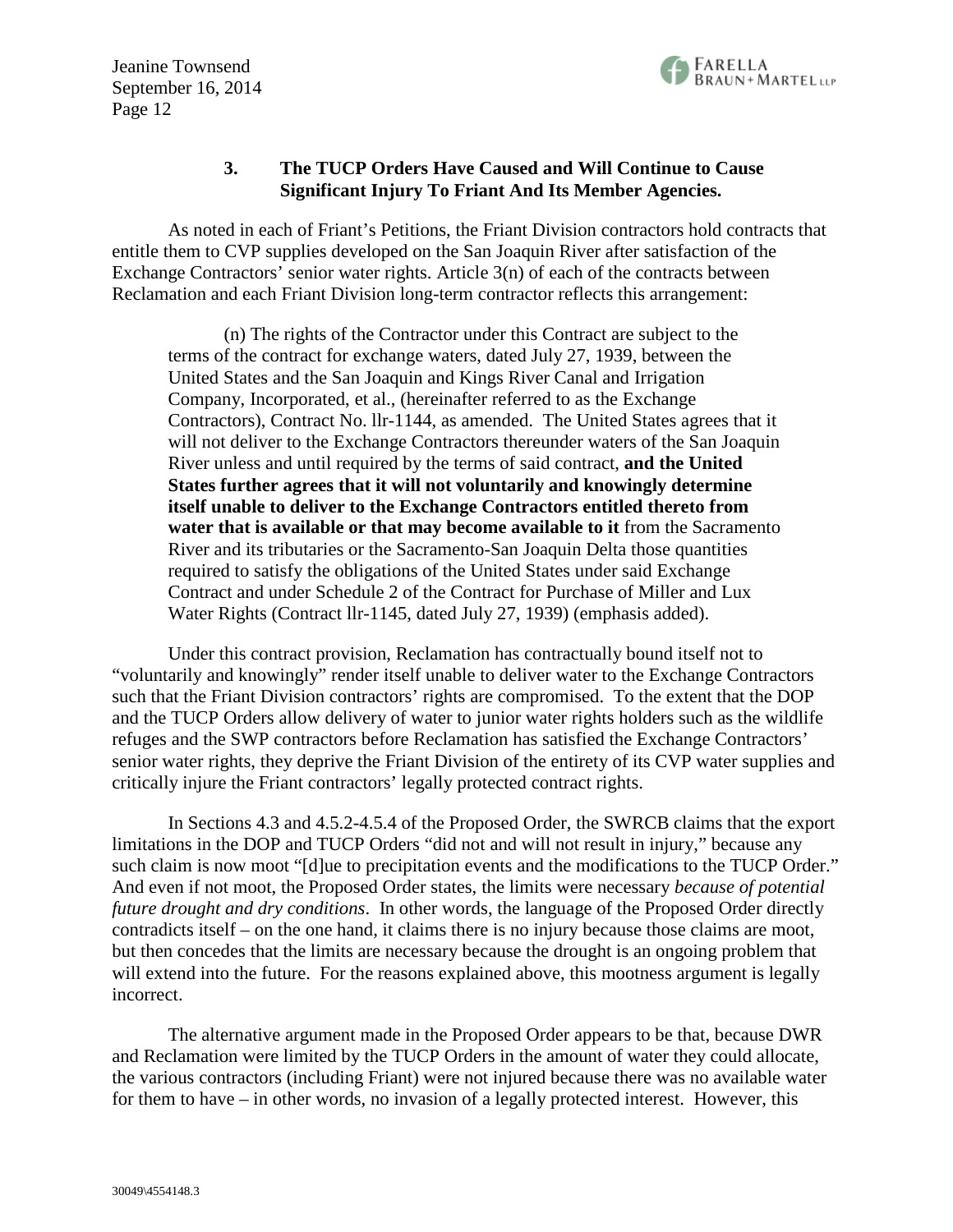

circular logic is fatally flawed. DWR and Reclamation filed the TUCP to change their permit rights under water quality decision D-1641. It cannot be that they are then absolved from complying with long-standing contractual rights of others because the State Board imposed limitations they sought to have placed on their ability to deliver water. Under the above-quoted provision of the contracts, Reclamation has contractually bound itself not to "voluntarily and knowingly" render itself unable to deliver water to the Exchange Contractors such that the Friant Division contractors' rights are compromised. The Proposed Order ignores this fact and attempts to circumvent the legally protected interests of Friant and others by ordering that these limitations be followed.

The Proposed Order also attempts to disregard the injury to Friant by claiming that these water supply limitations are only "a temporary condition" which was supposedly lawfully imposed by the Executive Director. (Proposed Order, at 22.) Of course, the limitations were not "lawfully imposed" for the procedural reasons set forth above. However, leaving this problem aside, the temporary nature of the condition does not lessen the nature or extent of the injury to Friant – which has been severe and has already left hundreds of homes without water service and thousands of schools at risk of losing their water supplies. Since these conditions were imposed by the State Board during essentially the only time during 2014 when the water was available and was needed by Friant and its member agencies (and the many rural communities and family farmers who depend on it), it may have been temporarily imposed. But depriving Friant Division contractors of their senior CVP water rights had the effect of crippling the conjunctive use system and overburdening the groundwater to the point where hundreds of wells have failed and people have been deprived of the water necessary to serve their most basic needs. No mistake can be made here: the State Board's inaction has created severe, permanent and lasting damage in the San Joaquin Valley.

#### **4. A Definition of "Health and Safety" Must Be Included in Any TUCP Orders Using This Term.**

In its Petitions, Friant contended that the "health and safety" condition needed to be defined and should include, at a minimum, deliveries to Friant Division Class 1 contractors that provide necessary water supplies to rural communities. In response, the Proposed Order, at Section 4.5.3, claims that "a more detailed or expansive definition of the term 'health and safety' is not warranted for purposes of interpreting and implementing the TUCP Order." This assertion misses the point. To date, the term "health and safety" has gone completely undefined. The issue is not that a more expansive definition is needed (though the definition that is eventually proposed should be expansive), it is that *no definition* has been provided in the TUCP Orders. *Some* definition of "health and safety" must be provided, if SWRCB staff intend to require future drought operations plans to "prioritize" "health and safety" uses, notwithstanding the prior appropriation doctrine. It is an abuse of discretion and legal error not to define such a critical term.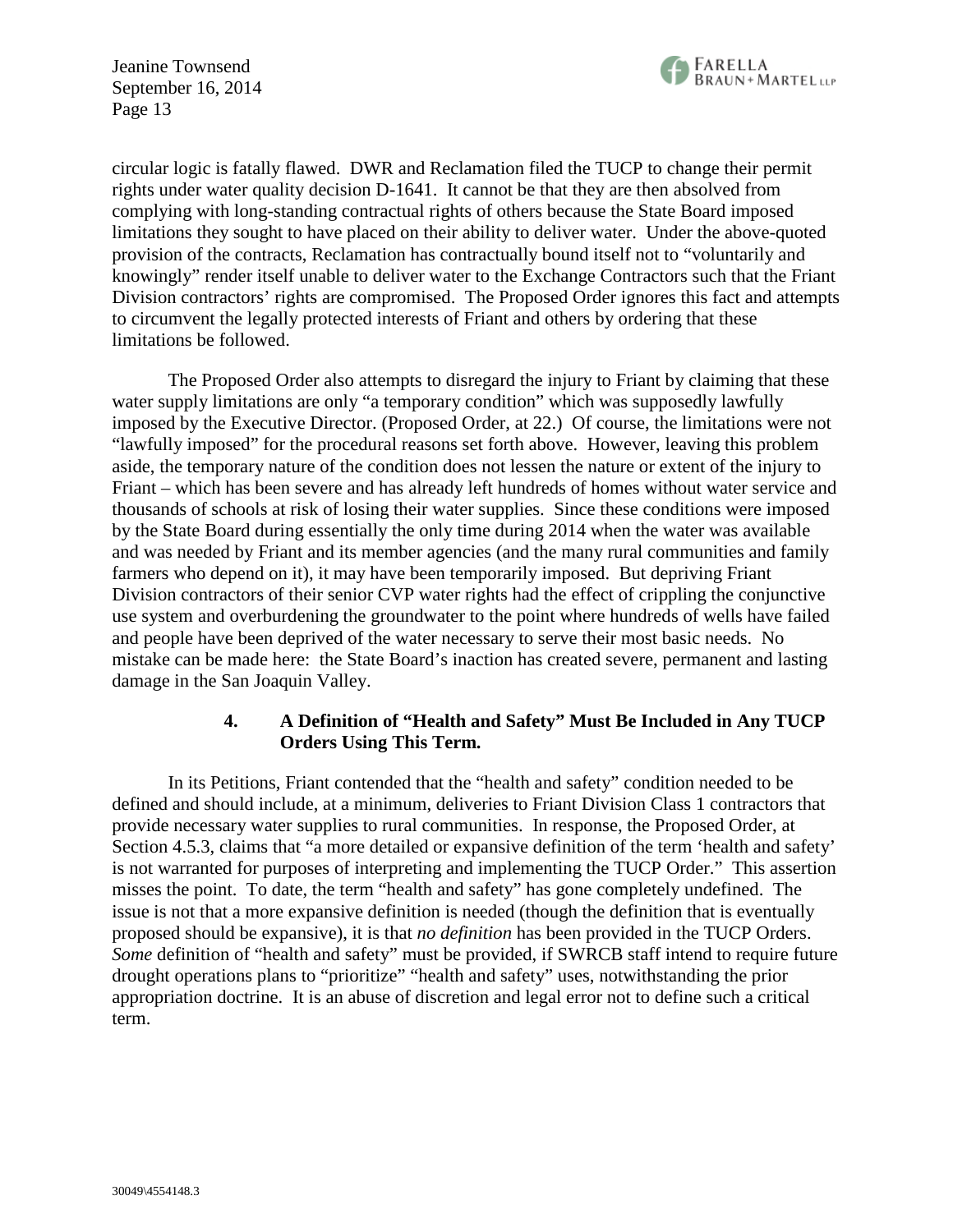

## **5. Friant's Water Rights Priority Positions Cannot Be Brushed Aside Based on Technicalities.**

Section 4.5.4 of the Proposed Order purports to address Friant's well-supported position that the TUCP Orders and DOP do not respect water rights priorities. In reality, however, this section merely "punts" on addressing the argument based on technicalities. In fact, the underlying TUCP Orders contain legal errors arising from the Executive Director's mishandling of this issue and they also are not supported by substantial evidence.

The Proposed Order claims that, because the export limit contained in the Orders was a valid condition of the SWRCB's approval of Reclamation's TUCP, it has nothing to do with available water supply, and therefore the prior appropriation doctrine is inapplicable. This is inaccurate and irrelevant. The TUCP sought to modify D-1641, which is a water quality standard. The entire reason for Reclamation and DWR to file the TUCP was a lack of water availability, and under the very case approving D-1641, the Court of Appeal directed that the State Board must adhere to water rights priority when assigning responsibility for meeting water quality standards. *State Water Resources Control Bd. Cases*, 136 Cal. App. 4th 674, 729 & n. 21 (2006).

Thus, the State Board unquestionably has the obligation to consider how the revised water quality standards will be met, and in doing so, it *must* take account of the doctrine of prior appropriation. *Id.* Under that doctrine, a TUCP changing a water quality control standard cannot have the effect of authorizing a junior diverter, including DWR, to take water when senior water rights have not been fulfilled. *See id.* Despite the clear legal obligation of Reclamation to protect its senior water rights holders, and the clear legal duty of the State Board to uphold and enforce California's water rights priorities when determining responsibility for meeting a water quality standard, both the TUCP jointly filed by Reclamation and DWR and the TUCP Orders abrogate this priority.

With respect to the DOP, the Proposed Order misconstrues Friant's argument. It is not that "the TUCP Order violates water right priorities because the Order purported to approve the DOP," but instead that the Orders, insofar as they give force and effect to the DOP, violate water rights priorities. The TUCP, TUCP Orders and DOP are interconnected, with the TUCP requesting a change, the TUCP Orders giving force to that change and the DOP providing a supposed means to comply with the TUCP Orders. The Proposed Order approves the Orders and implicitly approved the DOP, thereby allowing the junior State Water Project to subvert the CVP's priority. Yet the Proposed Order refuses to address Friant's argument that the Orders and DOP violate water right priorities merely because it has misconstrued Friant's argument. The water rights priority argument, which was fully set out in Friant's April 28, 2014 Petition, simply must be addressed before any order denying Friant's Petition can be considered.

This is one of the most severe droughts this State has ever experienced. The prior appropriation doctrine is the primary means by which the State has determined to allocate water in times of shortage. The State Board is the entity charged with enforcing California's water rights laws – and yet the Order indicates that State Board is unwilling to ensure that the Orders